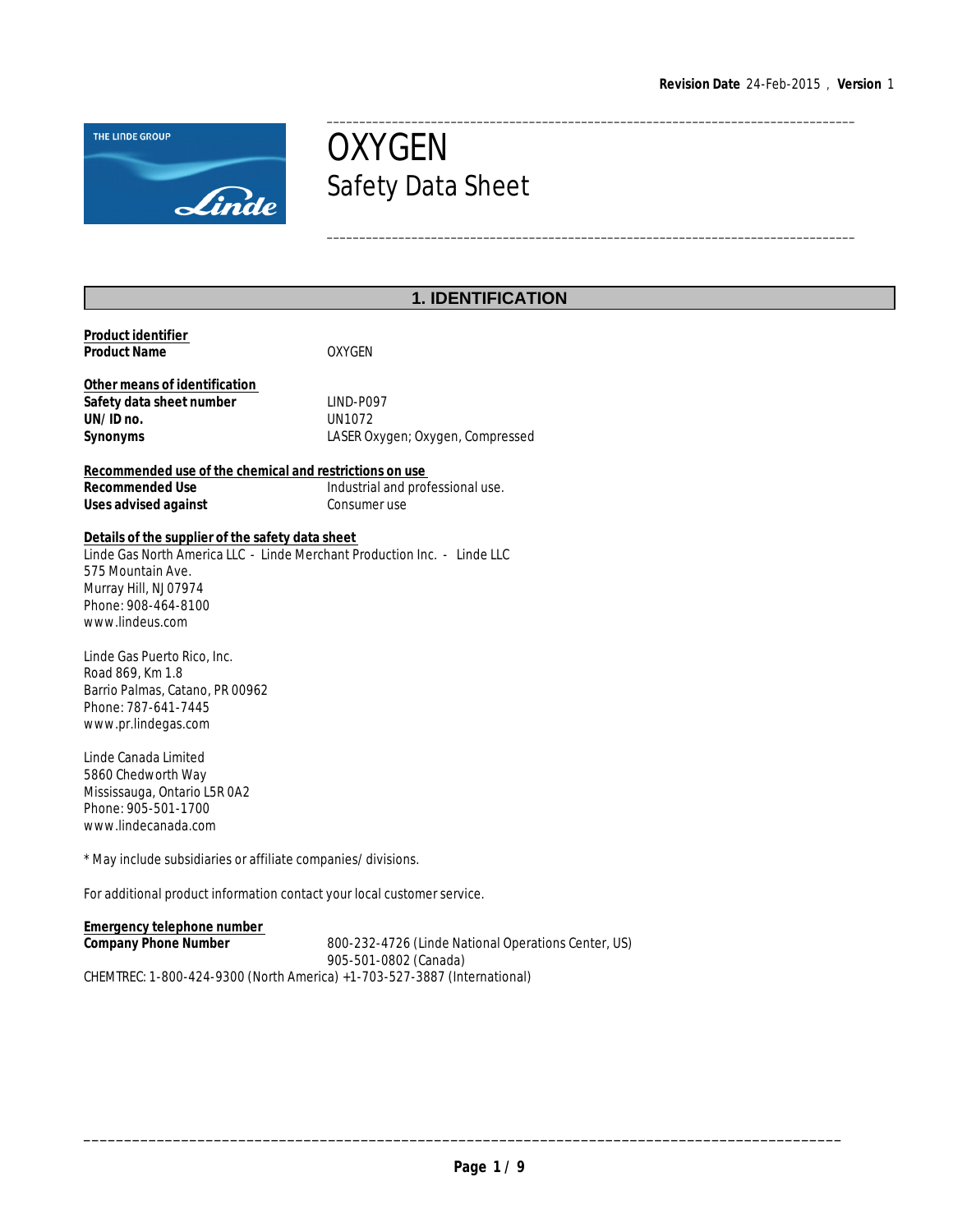# **2. HAZARDS IDENTIFICATION**

\_\_\_\_\_\_\_\_\_\_\_\_\_\_\_\_\_\_\_\_\_\_\_\_\_\_\_\_\_\_\_\_\_\_\_\_\_\_\_\_\_\_\_\_\_\_\_\_\_\_\_\_\_\_\_\_\_\_\_\_\_\_\_\_\_\_\_\_\_\_\_\_\_\_\_\_\_\_\_\_\_\_\_\_\_\_\_\_\_\_\_\_\_

#### **Classification**

#### **OSHA Regulatory Status**

This chemical is considered hazardous by the 2012 OSHA Hazard Communication Standard (29 CFR 1910.1200).

| Oxidizi<br>uases<br>нч               | .                         |
|--------------------------------------|---------------------------|
| <b>Gase</b><br>ressure<br>۵r<br>unae | .,<br>$\sim$ $\sim$<br>ud |

#### **Label elements**



**Signal word Danger** 

**Hazard Statements**

May cause or intensify fire; oxidizer Contains gas under pressure; may explode if heated

**Precautionary Statements - Prevention** Do not handle until all safety precautions have been read and understood Keep and store away from clothing and other combustible materials Keep valves and fittings free from oil and grease Use and store only outdoors or in a well ventilated place Use backflow preventive device in piping Use only equipment of compatible materials of construction and rated for cylinder pressure Use only with equipment cleaned for oxygen service Open valve slowly Close valve after each use and when empty

**Precautionary Statements - Response** In case of fire: Stop leak if safe to do so

**Precautionary Statements - Storage** Protect from sunlight when ambient temperature exceeds 52°C/125°F

**Hazards not otherwise classified (HNOC)**  Not applicable

# **3. COMPOSITION/INFORMATION ON INGREDIENTS**

| <b>Chamical</b><br>Chemical Name | $\sim$ $\sim$ $\sim$<br>,A.) IVU. | $\sim$<br>ume<br>10'<br>ັ<br>- 70 | $^{\circ}$ h $^{\circ}$ mu<br>-ormula<br>nical<br>uner |
|----------------------------------|-----------------------------------|-----------------------------------|--------------------------------------------------------|
| Oxvaer<br>. .                    | <b>7702</b><br>′ -44-∠ں .         | 00                                | $\mathcal{L}$                                          |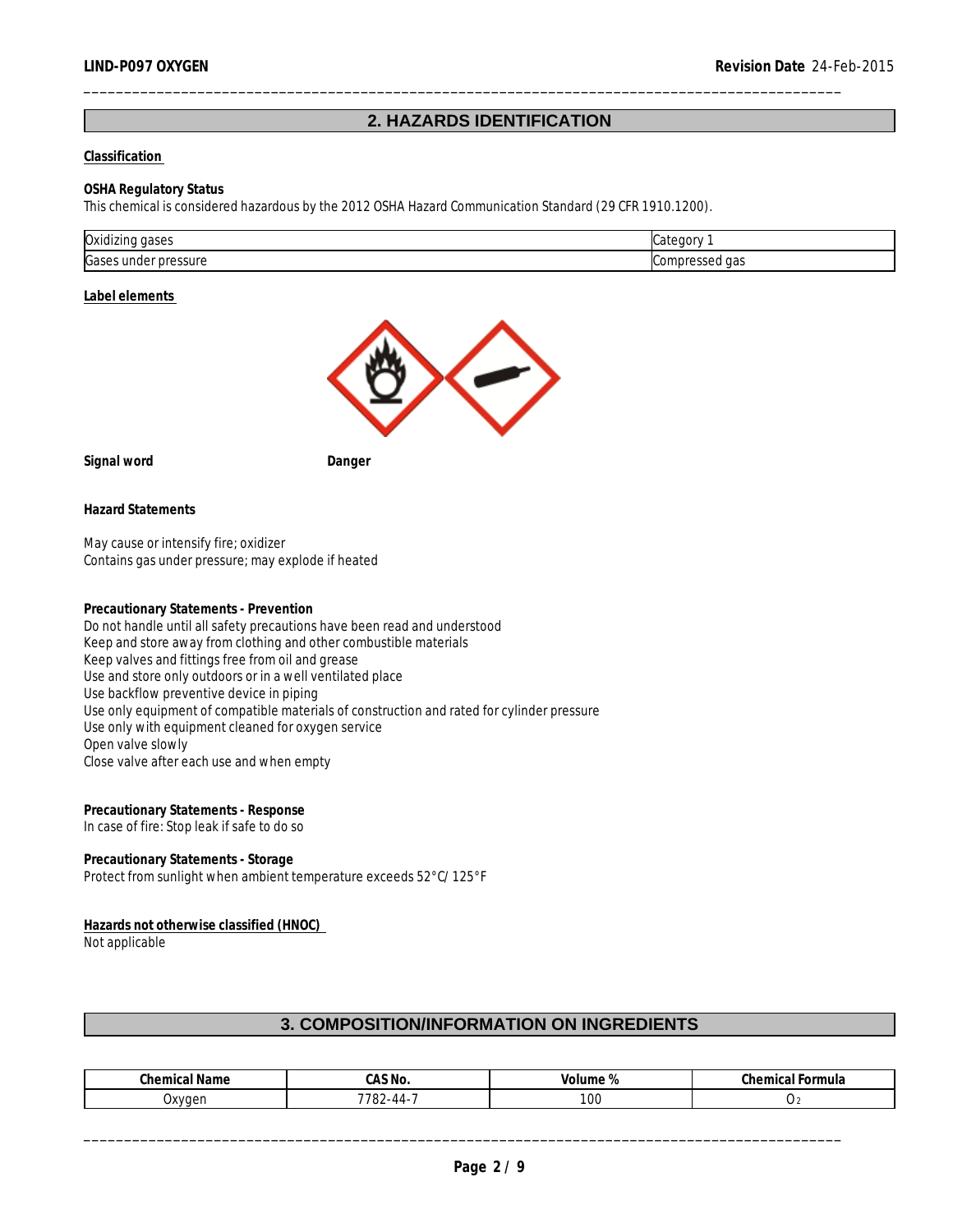# **4. FIRST AID MEASURES**

\_\_\_\_\_\_\_\_\_\_\_\_\_\_\_\_\_\_\_\_\_\_\_\_\_\_\_\_\_\_\_\_\_\_\_\_\_\_\_\_\_\_\_\_\_\_\_\_\_\_\_\_\_\_\_\_\_\_\_\_\_\_\_\_\_\_\_\_\_\_\_\_\_\_\_\_\_\_\_\_\_\_\_\_\_\_\_\_\_\_\_\_\_

#### **Description of first aid measures**

| General advice<br>Show this safety data sheet to the doctor in attendance.                                                                                                                                                                                                                         |                                                                    |  |
|----------------------------------------------------------------------------------------------------------------------------------------------------------------------------------------------------------------------------------------------------------------------------------------------------|--------------------------------------------------------------------|--|
|                                                                                                                                                                                                                                                                                                    |                                                                    |  |
| <b>Inhalation</b>                                                                                                                                                                                                                                                                                  | Move victim to fresh air. Seek immediate medical attention/advice. |  |
| Skin contact                                                                                                                                                                                                                                                                                       | None under normal use. Get medical attention if symptoms occur.    |  |
| Eye contact                                                                                                                                                                                                                                                                                        | None under normal use. Get medical attention if symptoms occur.    |  |
| Ingestion                                                                                                                                                                                                                                                                                          | Not an expected route of exposure.                                 |  |
| Most important symptoms and effects, both acute and delayed                                                                                                                                                                                                                                        |                                                                    |  |
| Symptoms<br>Oxygen is not acutely toxic under normal pressure. Oxygen is more toxic when inhaled at elevated<br>pressures. Depending upon pressure and duration of exposure, pure oxygen at elevated pressures<br>may cause cramps, dizziness, difficulty breathing, convulsions, edema and death. |                                                                    |  |
| Indication of any immediate medical attention and special treatment needed                                                                                                                                                                                                                         |                                                                    |  |
| Note to physicians                                                                                                                                                                                                                                                                                 | Treat symptomatically.                                             |  |

# **5. FIRE-FIGHTING MEASURES**

#### **Suitable extinguishing media**

Use extinguishing measures that are appropriate to local circumstances and the surrounding environment.

#### **Specific extinguishing methods**

Continue to cool fire exposed cylinders until flames are extinguished. Damaged cylinders should be handled only by specialists.

#### **Specific hazards arising from the chemical**

May cause or intensify fire; oxidizer. Will support and accelerate combustion of combustible materials (wood, paper, oil, debris, etc). Cylinders may rupture under extreme heat.

#### **Protective equipment and precautions for firefighters**

As in any fire, wear self-contained breathing apparatus pressure-demand, MSHA/NIOSH (approved or equivalent) and full protective gear.

# **6. ACCIDENTAL RELEASE MEASURES**

#### **Personal precautions, protective equipment and emergency procedures**

| Personal precautions                                 | Evacuate personnel to safe areas. Ensure adequate ventilation, especially in confined areas.<br>Monitor oxygen level. Eliminate all ignition sources if safe to do so.                                                                               |
|------------------------------------------------------|------------------------------------------------------------------------------------------------------------------------------------------------------------------------------------------------------------------------------------------------------|
| Environmental precautions                            |                                                                                                                                                                                                                                                      |
| Environmental precautions                            | Prevent spreading of vapors through sewers, ventilation systems and confined areas.                                                                                                                                                                  |
| Methods and material for containment and cleaning up |                                                                                                                                                                                                                                                      |
| Methods for containment                              | Stop the flow of gas or remove cylinder to outdoor location if this can be done without risk. If leak is<br>in container or container valve, contact the appropriate emergency telephone number in Section 1<br>or call your closest Linde location. |
| Methods for cleaning up                              | Return cylinder to Linde or an authorized distributor.                                                                                                                                                                                               |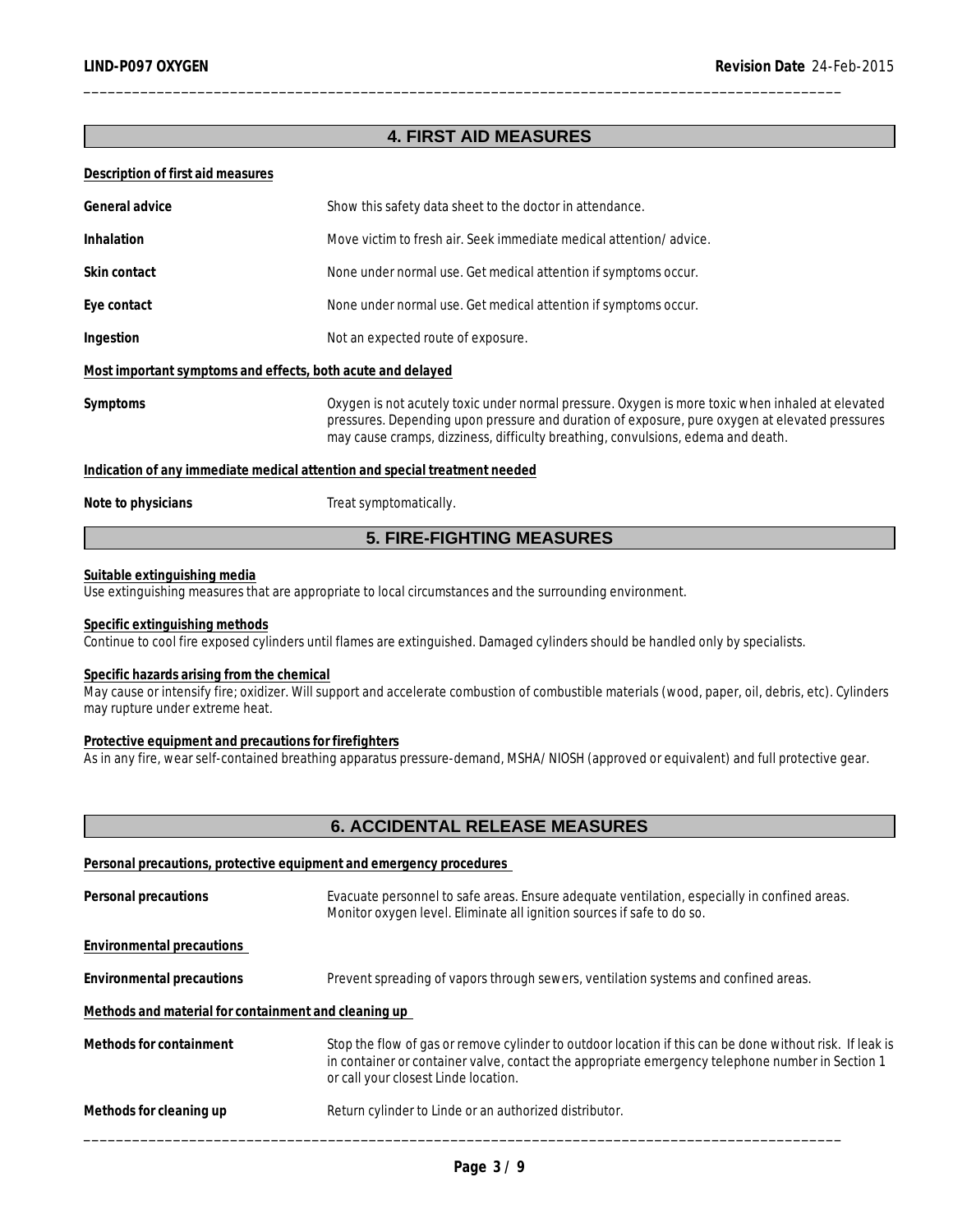# **7. HANDLING AND STORAGE**

\_\_\_\_\_\_\_\_\_\_\_\_\_\_\_\_\_\_\_\_\_\_\_\_\_\_\_\_\_\_\_\_\_\_\_\_\_\_\_\_\_\_\_\_\_\_\_\_\_\_\_\_\_\_\_\_\_\_\_\_\_\_\_\_\_\_\_\_\_\_\_\_\_\_\_\_\_\_\_\_\_\_\_\_\_\_\_\_\_\_\_\_\_

#### **Precautions for safe handling**

**Advice on safe handling** Keep valves and fittings free from oil and grease. Use only equipment of compatible materials and construction. Open valve slowly. NO SMOKING" signs should be posted in storage and use areas. Separate flammable gas cylinders from oxygen and other oxidizers by a minimum distance of 20 ft. or by a 5 ft. high barrier with a minimum fire resistance rating of a half an hour. Dry product is non-corrosive and may be used with all materials of construction. Moisture causes metal oxides which are formed with air to be hydrated so that they include volume and lose their protective role (rust formation). Concentrations of SO<sub>2</sub>, Cl<sub>2</sub>, salt, etc. in the moisture enhances the rusting of metals in air. Carbon steels and low alloy steels are acceptable for use at lower pressures. For high pressure applications stainless steels are acceptable as are copper and its alloys, nickel and its alloys, brass bronze, silicon alloys, Monel®, Inconel®, and beryllium. Lead and silver or lead tin alloys are good gasket materials. Teflon®, Teflon® composites, or Kel-F® are preferred non-metallic gasket materials. Oxygen should not be used as a substitute for compressed air in pneumatic equipment since they generally conatin flammable lubricants. Equipment able to use oxygen must be "cleaned for oxygen service". Check with the equipment supplier to verify oxygen compatibility for the service conditions.

> Protect cylinders from physical damage; do not drag, roll, slide or drop. When moving cylinders, even for short distance, use a cart designed to transport cylinders. Never attempt to lift a cylinder by its valve protection cap. Never insert an object (e.g. wrench, screwdriver, pry bar,etc.) into valve cap openings. Doing so may damage valve, causing leak to occur. Use an adjustable strap wrench to remove over-tight or rusted caps. Use only with adequate ventilation. Use only with equipment rated for cylinder pressure. Use backflow preventive device in piping. Close valve after each use and when empty. If user experiences any difficulty operating cylinder valve discontinue use and contact supplier.

Never put cylinders into trunks of cars or unventilated areas of passenger vehicles. Never attempt to refill a compressed gas cylinder without the owner's written consent. Never strike an arc on a compressed gas cylinder or make a cylinder a part of an electrical circuit. Ensure the complete gas system has been checked for leaks before use.

Only experienced and properly instructed persons should handle gases under pressure. Always store and handle compressed gas cylinders in accordance with Compressed Gas Association, pamphlet CGA-P1, Safe Handling of Compressed Gases in Containers.

For additional recommendations, consult Compressed Gas Association's Pamphlets SB-7, G-4.3, G-4.1, G-4.4, P-2.5, G-4.9, P-14, and SB-2.

#### **Conditions for safe storage, including any incompatibilities**

| Storage Conditions     | Store in cool, dry, well-ventilated area of non-combustible construction away from heavily<br>trafficked areas and emergency exits. Keep at temperatures below 52°C / 125°F. Cylinders should<br>be stored upright with valve protection cap in place and firmly secured to prevent falling. Full and<br>empty cylinders should be segregrated. Use a "first in-first out" inventory system to prevent full<br>cylinders from being stored for excessive periods of time. Stored containers should be periodically<br>checked for general condition and leakage. Do not store near combustible materials |
|------------------------|----------------------------------------------------------------------------------------------------------------------------------------------------------------------------------------------------------------------------------------------------------------------------------------------------------------------------------------------------------------------------------------------------------------------------------------------------------------------------------------------------------------------------------------------------------------------------------------------------------|
| Incompatible materials | Reducing agents. Combustible material. Organic material.                                                                                                                                                                                                                                                                                                                                                                                                                                                                                                                                                 |

# **8. EXPOSURE CONTROLS/PERSONAL PROTECTION**

#### **Control parameters**

**Exposure Guidelines** This product, as supplied, does not contain any hazardous materials with occupational exposure limits established by the region specific regulatory bodies.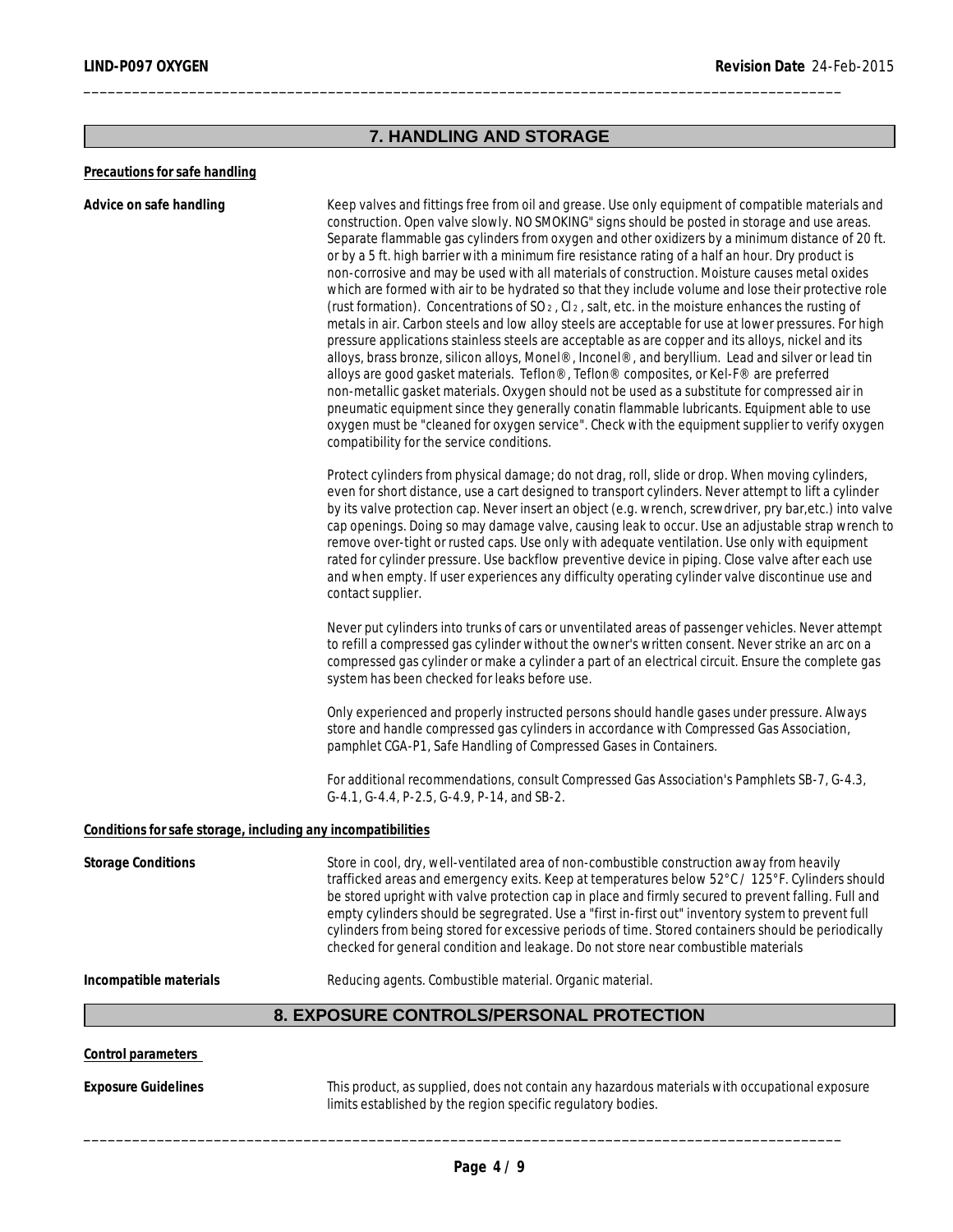#### **Appropriate engineering controls**

| <b>Engineering Controls</b>                                           | Ventilation systems. Use local exhaust in combination with general ventilation as necessary to keep<br>oxygen concentrations below 23.5%. Consider installation of leak detection systems in areas of use<br>and storage. Systems under pressure should be regularly checked for leakages. |
|-----------------------------------------------------------------------|--------------------------------------------------------------------------------------------------------------------------------------------------------------------------------------------------------------------------------------------------------------------------------------------|
| Individual protection measures, such as personal protective equipment |                                                                                                                                                                                                                                                                                            |
| Eye/face protection                                                   | Wear safety glasses with side shields (or goggles).                                                                                                                                                                                                                                        |
| Skin and body protection                                              | Work gloves and safety shoes are recommended when handling cylinders. Gloves must be clean<br>and free from grease or oil.                                                                                                                                                                 |
| Respiratory protection                                                | No special protective equipment required.                                                                                                                                                                                                                                                  |
| General Hygiene Considerations                                        | Handle in accordance with good industrial hygiene and safety practice.                                                                                                                                                                                                                     |
|                                                                       |                                                                                                                                                                                                                                                                                            |

\_\_\_\_\_\_\_\_\_\_\_\_\_\_\_\_\_\_\_\_\_\_\_\_\_\_\_\_\_\_\_\_\_\_\_\_\_\_\_\_\_\_\_\_\_\_\_\_\_\_\_\_\_\_\_\_\_\_\_\_\_\_\_\_\_\_\_\_\_\_\_\_\_\_\_\_\_\_\_\_\_\_\_\_\_\_\_\_\_\_\_\_\_

# **9. PHYSICAL AND CHEMICAL PROPERTIES**

### **Information on basic physical and chemical properties**

| Compressed gas            |
|---------------------------|
| Colorless.                |
| Odorless.                 |
| No information available  |
| No data available         |
| $-218.8$ °C / $-361.8$ °F |
| Not applicable            |
| Yes                       |
| Not applicable            |
| Not applicable            |
| No information available  |
| No data available         |
| No data available         |
| Oxidizer                  |
| Slightly soluble          |
| 0.65                      |
| Not applicable            |
|                           |

| Chemical Name | Molecular weight | Boiling point |                | Vapor Pressure Vapor density (air) | <b>Gas Density</b> | Critical                  |
|---------------|------------------|---------------|----------------|------------------------------------|--------------------|---------------------------|
|               |                  |               |                | = 1                                | $Ka/m^3@20°C$      | <i><b>Temperature</b></i> |
| Oxygen        | 31.99            | -182.9 °C     | Above critical | $\sim$                             | .331               | $-118.6 °C$               |
|               |                  |               | temperature    |                                    |                    |                           |

# **10. STABILITY AND REACTIVITY**

**Reactivity**  Not reactive under normal conditions.

**Chemical stability** Stable under normal conditions.

**Explosion data** 

**Sensitivity to Mechanical Impact** None. Sensitivity to Static Discharge **None.** 

**Possibility of Hazardous Reactions** None under normal processing.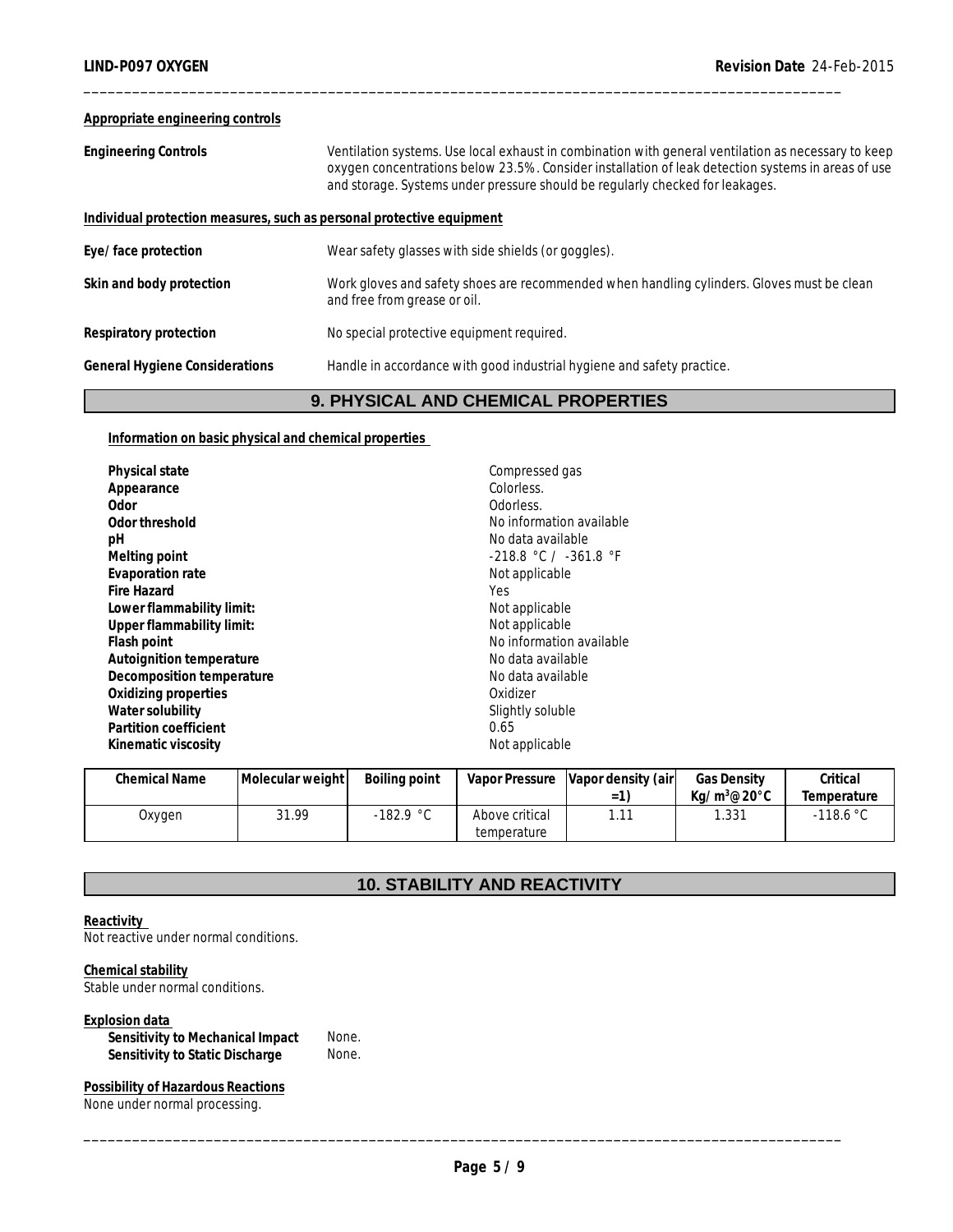#### **Conditions to avoid** Heat, flames and sparks.

#### **Incompatible materials**

Reducing agents. Combustible material. Organic material.

#### **Hazardous Decomposition Products** None known.

# **11. TOXICOLOGICAL INFORMATION**

\_\_\_\_\_\_\_\_\_\_\_\_\_\_\_\_\_\_\_\_\_\_\_\_\_\_\_\_\_\_\_\_\_\_\_\_\_\_\_\_\_\_\_\_\_\_\_\_\_\_\_\_\_\_\_\_\_\_\_\_\_\_\_\_\_\_\_\_\_\_\_\_\_\_\_\_\_\_\_\_\_\_\_\_\_\_\_\_\_\_\_\_\_

#### **Information on likely routes of exposure**

| Inhalation                                                                                                                                                                                                                                                                                                                                                                                                                                                               | Symptoms of overexposure are dizziness, headache, tiredness, nausea, unconsciousness, cessation<br>of breathing. Poisoning began in dogs 36 hours after inhalation of pure oxygen at atmospheric<br>pressure. Distress was seen within 48 hours and death within 60 hours.                                                                                                                  |  |  |  |
|--------------------------------------------------------------------------------------------------------------------------------------------------------------------------------------------------------------------------------------------------------------------------------------------------------------------------------------------------------------------------------------------------------------------------------------------------------------------------|---------------------------------------------------------------------------------------------------------------------------------------------------------------------------------------------------------------------------------------------------------------------------------------------------------------------------------------------------------------------------------------------|--|--|--|
| Skin contact                                                                                                                                                                                                                                                                                                                                                                                                                                                             | No data available.                                                                                                                                                                                                                                                                                                                                                                          |  |  |  |
| Eye contact<br>The incompletely developed retinal circulation is more susceptible to toxic levels of oxygen. In<br>premature infants, arterial oxygen tension above 150 mm Hg may cause retrolental fibroplasia.<br>Permanent blindness may occur several months later. One case of severe retinal damage in an adult<br>was reported. An individual suffering from myasthenia gravis developed irreversible retinal<br>atrophy after breathing 80% oxygen for 150 days. |                                                                                                                                                                                                                                                                                                                                                                                             |  |  |  |
| Not an expected route of exposure.<br>Ingestion                                                                                                                                                                                                                                                                                                                                                                                                                          |                                                                                                                                                                                                                                                                                                                                                                                             |  |  |  |
| Information on toxicological effects                                                                                                                                                                                                                                                                                                                                                                                                                                     |                                                                                                                                                                                                                                                                                                                                                                                             |  |  |  |
| Symptoms                                                                                                                                                                                                                                                                                                                                                                                                                                                                 | Oxygen is not acutely toxic under normal pressure. Oxygen is more toxic when inhaled at elevated<br>pressures. Depending upon pressure and duration of exposure, pure oxygen at elevated pressures<br>may cause cramps, dizziness, difficulty breathing, convulsions, edema and death.                                                                                                      |  |  |  |
|                                                                                                                                                                                                                                                                                                                                                                                                                                                                          | Delayed and immediate effects as well as chronic effects from short and long-term exposure                                                                                                                                                                                                                                                                                                  |  |  |  |
| Irritation<br>Sensitization<br>Germ cell mutagenicity<br>Carcinogenicity<br>Reproductive toxicity<br>STOT - single exposure<br>STOT - repeated exposure<br>Chronic toxicity<br>Aspiration hazard                                                                                                                                                                                                                                                                         | Not classified.<br>Not classified.<br>Not classified.<br>This product does not contain any carcinogens or potential carcinogens listed by OSHA, IARC or NTP.<br>Not classified.<br>Not classified.<br>Not classified.<br>Prolonged inhalation of high oxygen concentrations (>75%) may affect coordination, attention,<br>and cause tiredness of respiratory irritation.<br>Not applicable. |  |  |  |
| Numerical measures of toxicity                                                                                                                                                                                                                                                                                                                                                                                                                                           |                                                                                                                                                                                                                                                                                                                                                                                             |  |  |  |
| Product Information<br>Oral LD50<br>Dermal LD50<br>Inhalation LC50                                                                                                                                                                                                                                                                                                                                                                                                       | No information available<br>No information available<br>No information available                                                                                                                                                                                                                                                                                                            |  |  |  |

**Ecotoxicity**<br>Ecotoxicity<br>Will not bioconcentrate. **Ecotoxicity** Will not bioconcentrate.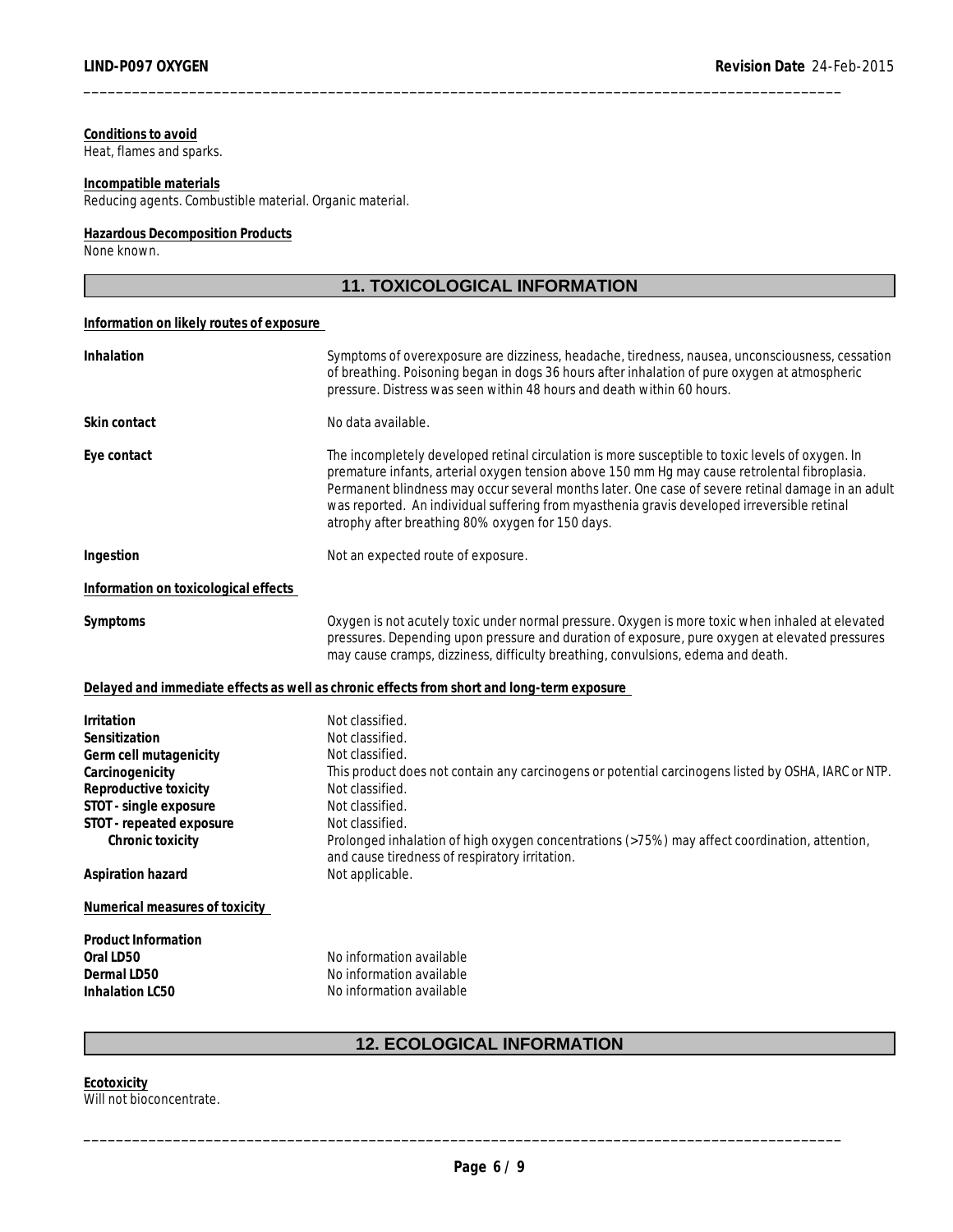**Persistence and degradability** Not applicable.

**Bioaccumulation** Will not bioconcentrate.

# **13. DISPOSAL CONSIDERATIONS**

\_\_\_\_\_\_\_\_\_\_\_\_\_\_\_\_\_\_\_\_\_\_\_\_\_\_\_\_\_\_\_\_\_\_\_\_\_\_\_\_\_\_\_\_\_\_\_\_\_\_\_\_\_\_\_\_\_\_\_\_\_\_\_\_\_\_\_\_\_\_\_\_\_\_\_\_\_\_\_\_\_\_\_\_\_\_\_\_\_\_\_\_\_

### **Waste treatment methods**

**Disposal of wastes** Do not attempt to dispose of residual waste or unused quantities. Return in the shipping container PROPERLY LABELED WITH ANY VALVE OUTLET PLUGS OR CAPS SECURED AND VALVE PROTECTION CAP IN PLACE to Linde for proper disposal.

# **14. TRANSPORT INFORMATION**

# **DOT**

|      | UN/ID no.                                   | <b>UN1072</b>                          |
|------|---------------------------------------------|----------------------------------------|
|      | Proper shipping name                        | Oxygen, compressed                     |
|      | <b>Hazard Class</b>                         | 2.2                                    |
|      | Subsidiary class                            | 5.1                                    |
|      | Description                                 | UN1072, Oxygen, compressed, 2.2, (5.1) |
|      | Emergency Response Guide Number 122         |                                        |
|      |                                             |                                        |
| TDG  | $UN/ID$ no.                                 | UN1072                                 |
|      |                                             |                                        |
|      | Proper shipping name<br><b>Hazard Class</b> | Oxygen, compressed<br>2.2              |
|      | Subsidiary class                            | (5.1)                                  |
|      |                                             | UN1072, OXYGEN, COMPRESSED, 2.2(5.1)   |
|      | Description                                 |                                        |
| MEX  |                                             |                                        |
|      | $UN/ID$ no.                                 | UN1072                                 |
|      | Proper shipping name                        | Oxygen, compressed                     |
|      | <b>Hazard Class</b>                         | 2.2                                    |
|      | Subsidiary class                            | 5.1                                    |
|      |                                             |                                        |
|      |                                             |                                        |
| IATA |                                             |                                        |
|      | UN/ID no.                                   | <b>UN1072</b>                          |
|      | Proper shipping name<br><b>Hazard Class</b> | Oxygen, compressed<br>2.2              |
|      |                                             | 5.1                                    |
|      | Subsidiary hazard class<br>Description      | UN1072, Oxygen, compressed, 2.2(5.1)   |
|      |                                             |                                        |
| IMDG |                                             |                                        |
|      | UN/ID no.                                   | <b>UN1072</b>                          |
|      | Proper shipping name                        | Oxygen, compressed                     |
|      | <b>Hazard Class</b>                         | 2.2                                    |
|      | Subsidiary hazard class                     | 5.1                                    |

**UN/ID no.** UN1072

**EmS-No.** F-C, S-W

\_\_\_\_\_\_\_\_\_\_\_\_\_\_\_\_\_\_\_\_\_\_\_\_\_\_\_\_\_\_\_\_\_\_\_\_\_\_\_\_\_\_\_\_\_\_\_\_\_\_\_\_\_\_\_\_\_\_\_\_\_\_\_\_\_\_\_\_\_\_\_\_\_\_\_\_\_\_\_\_\_\_\_\_\_\_\_\_\_\_\_\_\_ **ADR** 

**Description** UN1072, Oxygen, compressed,2.2(5.1)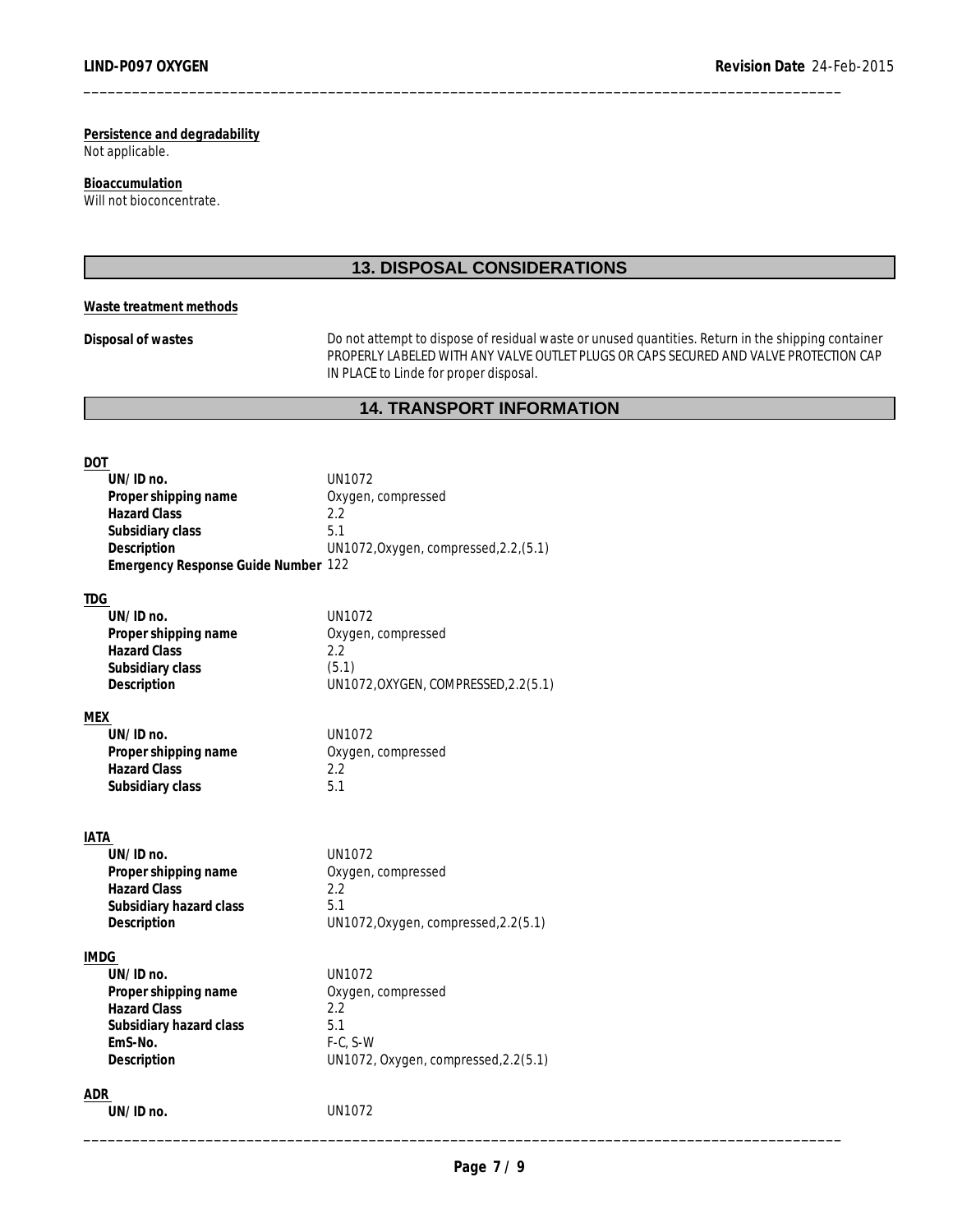| Proper shipping name | Oxygen, compressed              |
|----------------------|---------------------------------|
| Hazard Class         | 22                              |
| Classification code  | 10                              |
| Description          | UN1072 Oxygen, compressed, 2.2, |
| Labels               | 5.1                             |

# **15. REGULATORY INFORMATION**

\_\_\_\_\_\_\_\_\_\_\_\_\_\_\_\_\_\_\_\_\_\_\_\_\_\_\_\_\_\_\_\_\_\_\_\_\_\_\_\_\_\_\_\_\_\_\_\_\_\_\_\_\_\_\_\_\_\_\_\_\_\_\_\_\_\_\_\_\_\_\_\_\_\_\_\_\_\_\_\_\_\_\_\_\_\_\_\_\_\_\_\_\_

| Complies |
|----------|
| Complies |
| Complies |
|          |

#### **Legend:**

**TSCA** - United States Toxic Substances Control Act Section 8(b) Inventory **DSL/NDSL** - Canadian Domestic Substances List/Non-Domestic Substances List **EINECS/ELINCS** - European Inventory of Existing Chemical Substances/European List of Notified Chemical Substances

#### **US Federal Regulations**

#### **SARA 313**

Section 313 of Title III of the Superfund Amendments and Reauthorization Act of 1986 (SARA). This product does not contain any chemicals which are subject to the reporting requirements of the Act and Title 40 of the Code of Federal Regulations, Part 372.

| SARA 311/312 Hazard Categories    |     |  |
|-----------------------------------|-----|--|
| Acute Health Hazard               | No. |  |
| Chronic Health Hazard             | No. |  |
| Fire Hazard                       | Yes |  |
| Sudden release of pressure hazard | Yes |  |
| Reactive Hazard                   | No  |  |

#### **CERCLA**

This material, as supplied, does not contain any substances regulated as hazardous substances under the Comprehensive Environmental Response Compensation and Liability Act (CERCLA) (40 CFR 302) or the Superfund Amendments and Reauthorization Act (SARA) (40 CFR 355). There may be specific reporting requirements at the local, regional, or state level pertaining to releases of this material.

#### **Clean Air Act, Section 112 Hazardous Air Pollutants (HAPs) (see 40 CFR 61)**

This product does not contain any substances regulated as hazardous air pollutants (HAPS) under Section 112 of the Clean Air Act Amendments of 1990.

#### **CWA (Clean Water Act)**

This product does not contain any substances regulated as pollutants pursuant to the Clean Water Act (40 CFR 122.21 and 40 CFR 122.42)

#### **Risk and Process Safety Management Programs**

This material, as supplied, does not contain any regulated substances with specified thresholds under 40 CFR Part 68. This product does not contain any substances regulated as Highly Hazardous Chemicals pursuant to the 29 CFR Part 1910.110.

#### **US State Regulations**

### **California Proposition 65**

This product does not contain any Proposition 65 chemicals

#### **U.S. State Right-to-Know Regulations**

| $\cdots$<br>Chemical Name | New Jersey | $M = 100$<br>. .usuu | Pennsylvania |
|---------------------------|------------|----------------------|--------------|
|                           |            |                      |              |
|                           |            |                      |              |